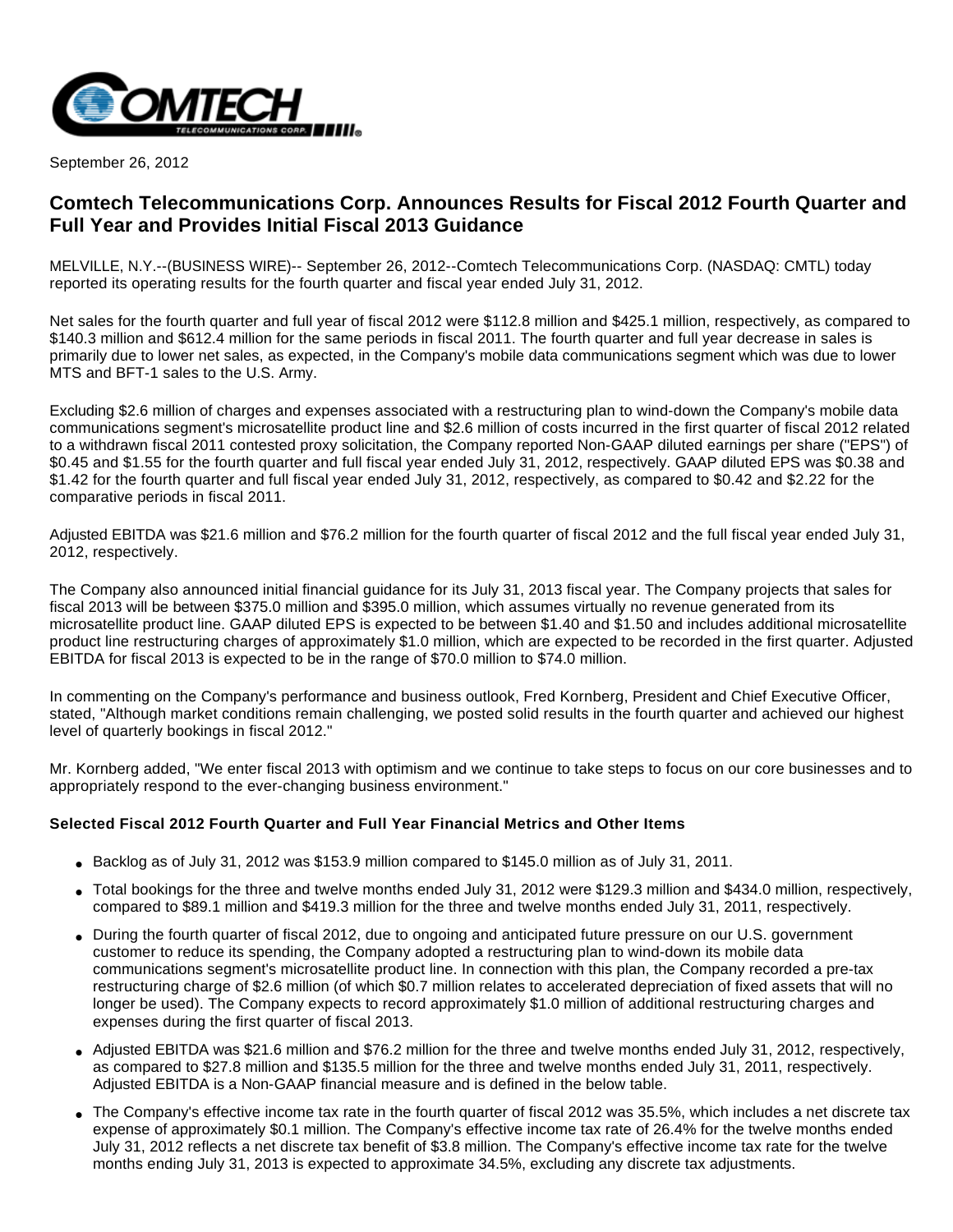- At July 31, 2012, the Company had \$367.9 million of cash and cash equivalents which does not reflect a quarterly dividend payment of \$4.8 million which was paid on August 20, 2012. During the twelve months ended July 31, 2012, the Company paid cash dividends of \$22.6 million to its stockholders.
- During the twelve months ended July 31, 2012, the Company repurchased 7,055,614 shares of its common stock at an aggregate cost of approximately \$217.4 million (including transaction costs). Since establishing the Company's first repurchase program on September 23, 2010, the Company has purchased a total of 11,353,122 shares of common stock for approximately \$339.0 million (including transaction costs). The Company can make additional repurchases of up to \$11.3 million pursuant to its existing \$250.0 million repurchase program.
- Additional information about the Company's fiscal 2013 guidance is contained in the Company's fourth quarter investor presentation which is located on the Company's website at [www.comtechtel.com.](http://cts.businesswire.com/ct/CT?id=smartlink&url=http%3A%2F%2Fwww.comtechtel.com&esheet=50421471&lan=en-US&anchor=www.comtechtel.com&index=1&md5=02bc8a081c195564a19ac38047908575)

## **Conference Call**

The Company has scheduled an investor conference call for 8:30 AM (ET) on Thursday, September 27, 2012. Investors and the public are invited to access a live webcast of the conference call from the investor relations section of the Comtech web site at [www.comtechtel.com.](http://cts.businesswire.com/ct/CT?id=smartlink&url=http%3A%2F%2Fwww.comtechtel.com&esheet=50421471&lan=en-US&anchor=www.comtechtel.com&index=2&md5=264a36b2e2f1e59ff4dc67875d4f3a34) Alternatively, investors can access the conference call by dialing (800) 894-5910 (domestic), or (785) 424-1052 (international) and using the conference I.D. of "Comtech." A replay of the conference call will be available for seven days by dialing (800) 723-0520 or (402) 220-2653. In addition, an updated investor presentation, including earnings guidance, is available on the Company's web site.

### **About Comtech**

Comtech Telecommunications Corp. designs, develops, produces and markets innovative products, systems and services for advanced communications solutions. The Company believes many of its solutions play a vital role in providing or enhancing communication capabilities when terrestrial communications infrastructure is unavailable, inefficient or too expensive. The Company conducts business through three complementary segments: telecommunications transmission, RF microwave amplifiers and mobile data communications. The Company sells products to a diverse customer base in the global commercial and government communications markets. The Company believes it is a market leader in the market segments that it serves.

### **Cautionary Statement Regarding Forward-Looking Statements**

Certain information in this press release contains forward-looking statements, including but not limited to, information relating to the Company's future performance and financial condition, plans and objectives of the Company's management and the Company's assumptions regarding such future performance, financial condition, and plans and objectives that involve certain significant known and unknown risks and uncertainties and other factors not under the Company's control which may cause its actual results, future performance and financial condition, and achievement of plans and objectives of the Company's management to be materially different from the results, performance or other expectations implied by these forward-looking statements. These factors include the nature and timing of receipt of, and the Company's performance on, new or existing orders that can cause significant fluctuations in net sales and operating results; the timing and funding of government contracts; adjustments to gross profits on long-term contracts; risks associated with international sales, rapid technological change, evolving industry standards, frequent new product announcements and enhancements, changing customer demands, changes in prevailing economic and political conditions; risks associated with the Company's legal proceedings and other matters, risks associated with certain U.S. government investigations; risks associated with the Company's BFT-1 contract, including its ongoing negotiations with the U.S. Army regarding pricing for the engineering services, program management and satellite network operations under its sustainment contract awarded in March 2012, and the post-award audit of its BFT-1 contract; risks associated with the Company's obligations under its revolving credit facility; and other factors described in the Company's filings with the Securities and Exchange Commission.

## **COMTECH TELECOMMUNICATIONS CORP. AND SUBSIDIARIES** Condensed Consolidated Statements of Operations

(Unaudited)

|          | 2012                |      | 2011 |
|----------|---------------------|------|------|
|          | Microsatellite      |      |      |
|          | <b>Product Line</b> |      |      |
|          | Restructuring       |      |      |
| Non-GAAP | Adjustments         | GAAP | GAAP |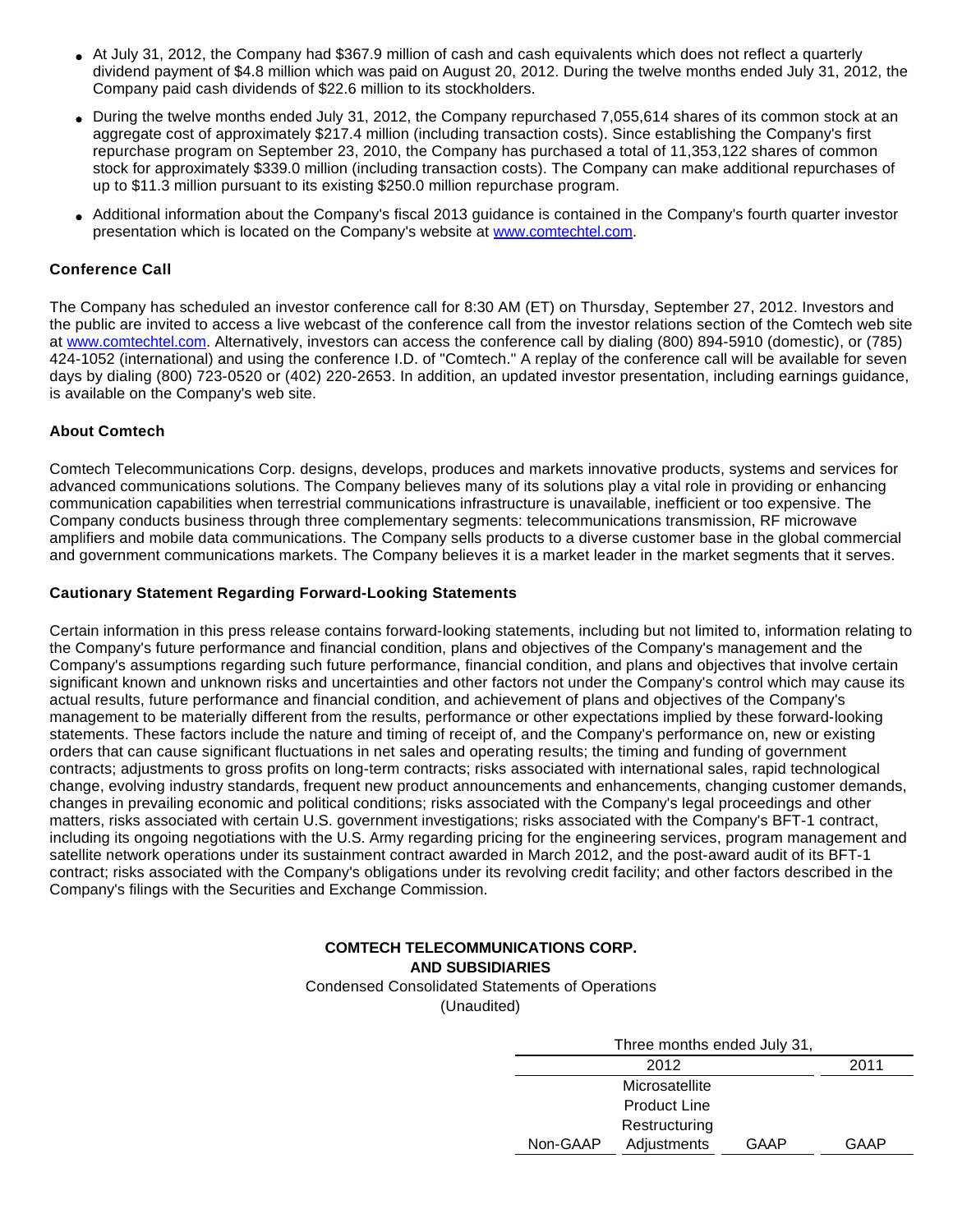| Net sales                                                        | \$112,775,000   |             | 112,775,000 | 140,327,000 |
|------------------------------------------------------------------|-----------------|-------------|-------------|-------------|
| Cost of sales                                                    | 62,370,000      | 1,270,000   | 63,640,000  | 81,396,000  |
| Gross profit                                                     | 50,405,000      | (1,270,000) | 49,135,000  | 58,931,000  |
|                                                                  |                 |             |             |             |
| Expenses:                                                        |                 |             |             |             |
| Selling, general and administrative                              | 22,050,000      | 1,307,000   | 23,357,000  | 24,399,000  |
| Research and development                                         | 9,880,000       |             | 9,880,000   | 11,970,000  |
| Amortization of intangibles                                      | 1,600,000       |             | 1,600,000   | 2,027,000   |
|                                                                  | 33,530,000      | 1,307,000   | 34,837,000  | 38,396,000  |
|                                                                  |                 |             |             |             |
| Operating income (loss)                                          | 16,875,000      | (2,577,000) | 14,298,000  | 20,535,000  |
|                                                                  |                 |             |             |             |
| Other expenses (income):                                         |                 |             |             |             |
| Interest expense                                                 | 2,311,000       |             | 2,311,000   | 2,127,000   |
| Interest income and other                                        | (295,000)       |             | (295,000)   | (544,000)   |
|                                                                  |                 |             |             |             |
| Income (loss) before provision for income taxes                  | 14,859,000      | (2,577,000) | 12,282,000  | 18,952,000  |
| Provision for (benefit from) income taxes                        | 5,256,000       | (902,000)   | 4,354,000   | 7,064,000   |
|                                                                  |                 |             |             |             |
| Net income (loss)                                                | 9,603,000<br>\$ | (1,675,000) | 7,928,000   | 11,888,000  |
|                                                                  |                 |             |             |             |
| Net income (loss) per share:                                     |                 |             |             |             |
| <b>Basic</b>                                                     | 0.54<br>\$      | (0.09)      | 0.45        | 0.47        |
| <b>Diluted</b>                                                   | 0.45<br>\$      | (0.07)      | 0.38        | 0.42        |
|                                                                  |                 |             |             |             |
| Weighted average number of common shares outstanding - basic     | 17,756,000      | 17,756,000  | 17,756,000  | 25,454,000  |
|                                                                  |                 |             |             |             |
| Weighted average number of common and common equivalent          |                 |             |             |             |
| shares outstanding - diluted                                     | 23,777,000      | 23,777,000  | 23,777,000  | 31,300,000  |
|                                                                  |                 |             |             |             |
| Dividends declared per issued and outstanding common share as of |                 |             |             |             |
| the applicable dividend record date                              | 0.275<br>\$     |             | 0.275       | 0.25        |

## **COMTECH TELECOMMUNICATIONS CORP. AND SUBSIDIARIES**

Condensed Consolidated Statements of Operations, continued

|                                     | Twelve months ended July 31,             |                |                   |                          |  |
|-------------------------------------|------------------------------------------|----------------|-------------------|--------------------------|--|
|                                     |                                          |                | 2011              |                          |  |
|                                     | Microsatellite                           |                |                   |                          |  |
|                                     | <b>Product Line</b>                      |                |                   |                          |  |
|                                     | Restructuring and<br><b>Proxy Costs</b>  |                |                   |                          |  |
|                                     |                                          |                |                   |                          |  |
|                                     | Non-GAAP                                 | Adjustments    | GAAP<br>(Audited) | <b>GAAP</b><br>(Audited) |  |
|                                     | (Unaudited)                              | (Unaudited)    |                   |                          |  |
|                                     |                                          |                |                   |                          |  |
| Net sales                           | \$425,070,000                            | $\blacksquare$ | 425.070.000       | 612,379,000              |  |
| Cost of sales                       | 240,291,000                              | 1,270,000      | 241,561,000       | 371,333,000              |  |
| Gross profit                        | 184,779,000                              | (1,270,000)    | 183,509,000       | 241,046,000              |  |
| Expenses:                           |                                          |                |                   |                          |  |
| Selling, general and administrative | 83,161,000                               | 3,945,000      | 87,106,000        | 94,141,000               |  |
| Research and development            | 38,489,000                               | $\blacksquare$ | 38,489,000        | 43,516,000               |  |
| Amortization of intangibles         | 6,637,000<br>6,637,000<br>$\blacksquare$ |                |                   |                          |  |
| Merger termination fee, net         |                                          |                |                   | (12,500,000)             |  |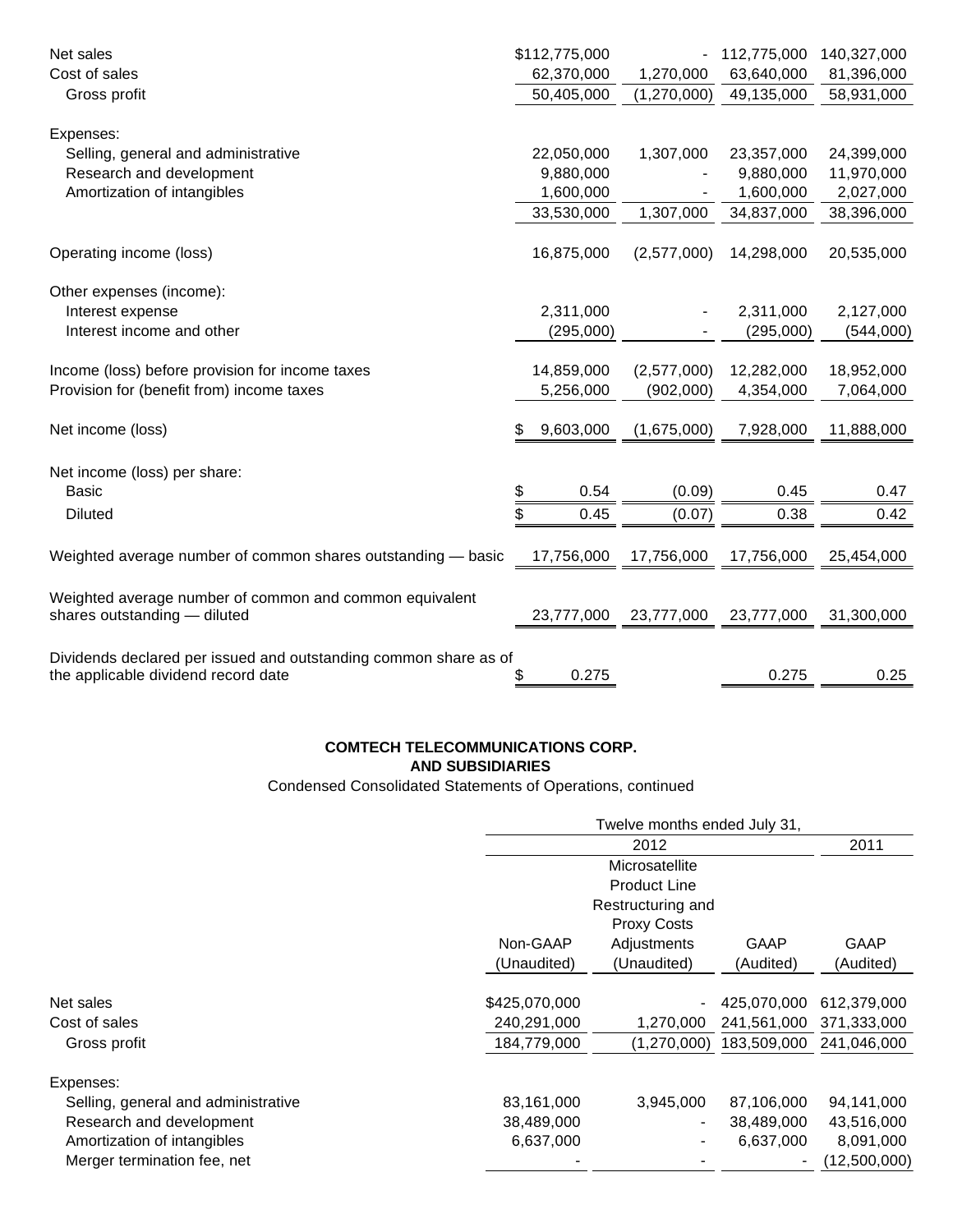|                                                                                                         |    | 128,287,000  | 3,945,000   | 132,232,000 | 133,248,000 |
|---------------------------------------------------------------------------------------------------------|----|--------------|-------------|-------------|-------------|
| Operating income (loss)                                                                                 |    | 56,492,000   | (5,215,000) | 51,277,000  | 107,798,000 |
| Other expenses (income):                                                                                |    |              |             |             |             |
| Interest expense                                                                                        |    | 8,832,000    |             | 8,832,000   | 8,415,000   |
| Interest income and other                                                                               |    | (1,595,000)  |             | (1,595,000) | (2,421,000) |
| Income (loss) before provision for income taxes                                                         |    | 49,255,000   | (5,215,000) | 44,040,000  | 101,804,000 |
| Provision for (benefit from) income taxes                                                               |    | 13,449,000   | (1,825,000) | 11,624,000  | 33,909,000  |
| Net income (loss)                                                                                       |    | \$35,806,000 | (3,390,000) | 32,416,000  | 67,895,000  |
| Net income (loss) per share:                                                                            |    |              |             |             |             |
| <b>Basic</b>                                                                                            | \$ | 1.79         | (0.17)      | 1.62        | 2.53        |
| <b>Diluted</b>                                                                                          | \$ | 1.55         | (0.13)      | 1.42        | 2.22        |
| Weighted average number of common shares outstanding -                                                  |    |              |             |             |             |
| basic                                                                                                   |    | 19,995,000   | 19,995,000  | 19,995,000  | 26,842,000  |
| Weighted average number of common and common equivalent                                                 |    |              |             |             |             |
| shares outstanding - diluted                                                                            |    | 25,991,000   | 25,991,000  | 25,991,000  | 32,623,000  |
|                                                                                                         |    |              |             |             |             |
| Dividends declared per issued and outstanding common share<br>as of the applicable dividend record date | \$ | 1.10         |             | 1.10        | 1.00        |

## **COMTECH TELECOMMUNICATIONS CORP.**

**AND SUBSIDIARIES**

Condensed Consolidated Balance Sheets

(Audited)

|                                                | July 31, 2012    | July 31, 2011 |
|------------------------------------------------|------------------|---------------|
| Assets                                         |                  |               |
| Current assets:                                |                  |               |
| Cash and cash equivalents                      | \$367,894,000    | 558,804,000   |
| Accounts receivable, net                       | 56,242,000       | 70,801,000    |
| Inventories, net                               | 72,361,000       | 74,661,000    |
| Prepaid expenses and other current assets      | 8,196,000        | 7,270,000     |
| Deferred tax asset, net                        | 12,183,000       | 11,529,000    |
| Total current assets                           | 516,876,000      | 723,065,000   |
|                                                |                  |               |
| Property, plant and equipment, net             | 22,832,000       | 26,638,000    |
| Goodwill                                       | 137,354,000      | 137,354,000   |
| Intangibles with finite lives, net             | 38,833,000       | 45,470,000    |
| Deferred tax asset, net, non-current           | 438,000          |               |
| Deferred financing costs, net                  | 2,487,000        | 3,823,000     |
| Other assets, net                              | 958,000          | 1,159,000     |
| Total assets                                   | \$719,778,000    | 937,509,000   |
| Liabilities and Stockholders' Equity           |                  |               |
| <b>Current liabilities:</b>                    |                  |               |
| Accounts payable                               | \$<br>20,967,000 | 23,501,000    |
| Accrued expenses and other current liabilities | 40,870,000       | 49,858,000    |
| Dividends payable                              | 4,773,000        | 6,100,000     |
| Customer advances and deposits                 | 14,516,000       | 11,011,000    |
| Interest payable                               | 1,529,000        | 1,531,000     |
|                                                |                  |               |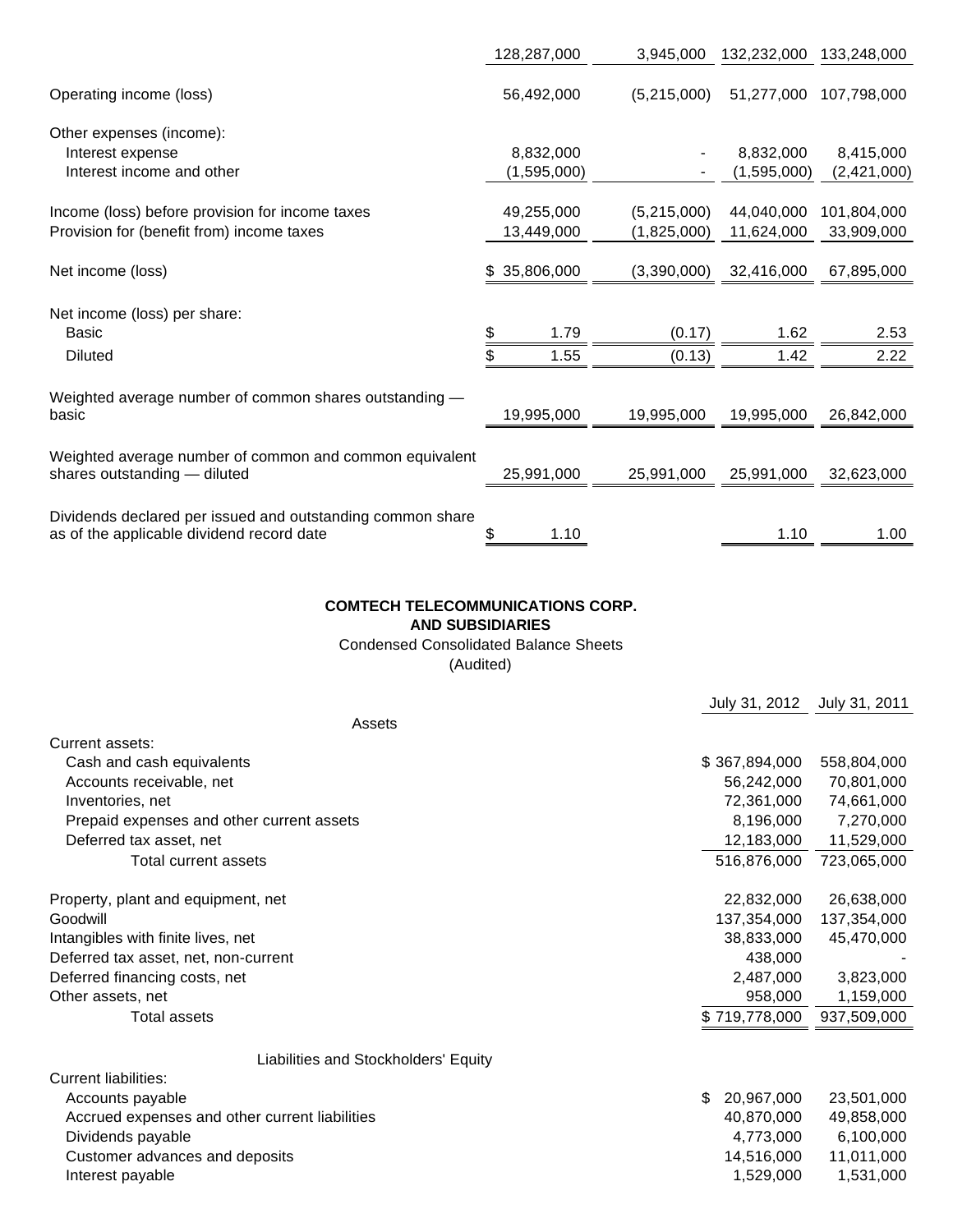| Income taxes payable                                                                                                 |             | 4,056,000                   |
|----------------------------------------------------------------------------------------------------------------------|-------------|-----------------------------|
| Total current liabilities                                                                                            | 82,655,000  | 96,057,000                  |
|                                                                                                                      |             |                             |
| Convertible senior notes                                                                                             | 200,000,000 | 200,000,000                 |
| Other liabilities                                                                                                    | 5,098,000   | 6,360,000                   |
| Income taxes payable                                                                                                 | 2,624,000   | 3,811,000                   |
| Deferred tax liability                                                                                               |             | 2,101,000                   |
| Total liabilities                                                                                                    | 290,377,000 | 308,329,000                 |
| Commitments and contingencies                                                                                        |             |                             |
| Stockholders' equity:                                                                                                |             |                             |
| Preferred stock, par value \$.10 per share; shares authorized and unissued 2,000,000                                 |             |                             |
| Common stock, par value \$.10 per share; authorized 100,000,000 shares; issued 28,931,679                            |             |                             |
| shares and 28,731,265 shares at July 31, 2012 and July 31, 2011, respectively                                        | 2,893,000   | 2,873,000                   |
| Additional paid-in capital                                                                                           | 361,458,000 | 355,001,000                 |
| Retained earnings                                                                                                    | 404,227,000 | 393,109,000                 |
|                                                                                                                      | 768,578,000 | 750,983,000                 |
| Less:                                                                                                                |             |                             |
| Treasury stock, at cost (11,564,059 shares and 4,508,445 shares at July 31, 2012 and<br>July 31, 2011, respectively) |             | (339,177,000) (121,803,000) |

Total stockholders' equity 429,401,000 629,180,000 Total liabilities and stockholders' equity the state of the state of the state of the state of the state of the state of the state of the state of the state of the state of the state of the state of the state of the state

# **COMTECH TELECOMMUNICATIONS CORP.**

## **AND SUBSIDIARIES**

## Reconciliation of Non-GAAP Financial Measures to GAAP Financial Measures

(Unaudited)

|                                                                                             |                 |                | Three Months Ended July 31, Twelve Months Ended July 31, |             |
|---------------------------------------------------------------------------------------------|-----------------|----------------|----------------------------------------------------------|-------------|
|                                                                                             | 2012            | 2011           | 2012                                                     | 2011        |
|                                                                                             |                 |                |                                                          |             |
| Reconciliation of GAAP Net Income to Adjusted EBITDA <sup>(1)</sup> :                       |                 |                |                                                          |             |
| GAAP net income                                                                             | \$<br>7,928,000 | 11,888,000     | 32,416,000                                               | 67,895,000  |
| Income taxes                                                                                | 4,354,000       | 7,064,000      | 11,624,000                                               | 33,909,000  |
| Net interest expense and other                                                              | 2,016,000       | 1,583,000      | 7,237,000                                                | 5,994,000   |
| Amortization of stock-based compensation                                                    | 854.000         | 1,380,000      | 3,572,000                                                | 5,357,000   |
| Depreciation and other amortization                                                         | 3,906,000       | 5,928,000      | 16,162,000                                               | 22,344,000  |
| Accelerated depreciation expense related to the wind-down of<br>microsatellite product line | 680,000         |                | 680,000                                                  |             |
| Other restructuring charges related to the wind-down of<br>microsatellite product line      | 1,897,000       | $\blacksquare$ | 1,897,000                                                |             |
| Costs related to withdrawn fiscal 2011 contested proxy<br>solicitation                      |                 |                | 2,638,000                                                |             |
| <b>Adjusted EBITDA</b>                                                                      | 21,635,000      | 27,843,000     | 76,226,000                                               | 135,499,000 |

(1) Represents earnings before interest, income taxes, depreciation and amortization of intangibles and stock-based compensation, accelerated depreciation expense and other restructuring charges related to the wind-down of the Company's mobile data communications segment's microsatellite product line and costs related to a withdrawn fiscal 2011 contested proxy solicitation. Adjusted EBITDA is a non-GAAP operating metric used by management in assessing the Company's operating results. The Company's definition of Adjusted EBITDA may differ from the definition of EBITDA used by other companies and may not be comparable to similarly titled measures used by other companies. Adjusted EBITDA is also a measure frequently requested by the Company's investors and analysts. The Company believes that investors and analysts may use Adjusted EBITDA, along with other information contained in its SEC filings, in assessing its ability to generate cash flow and service debt.